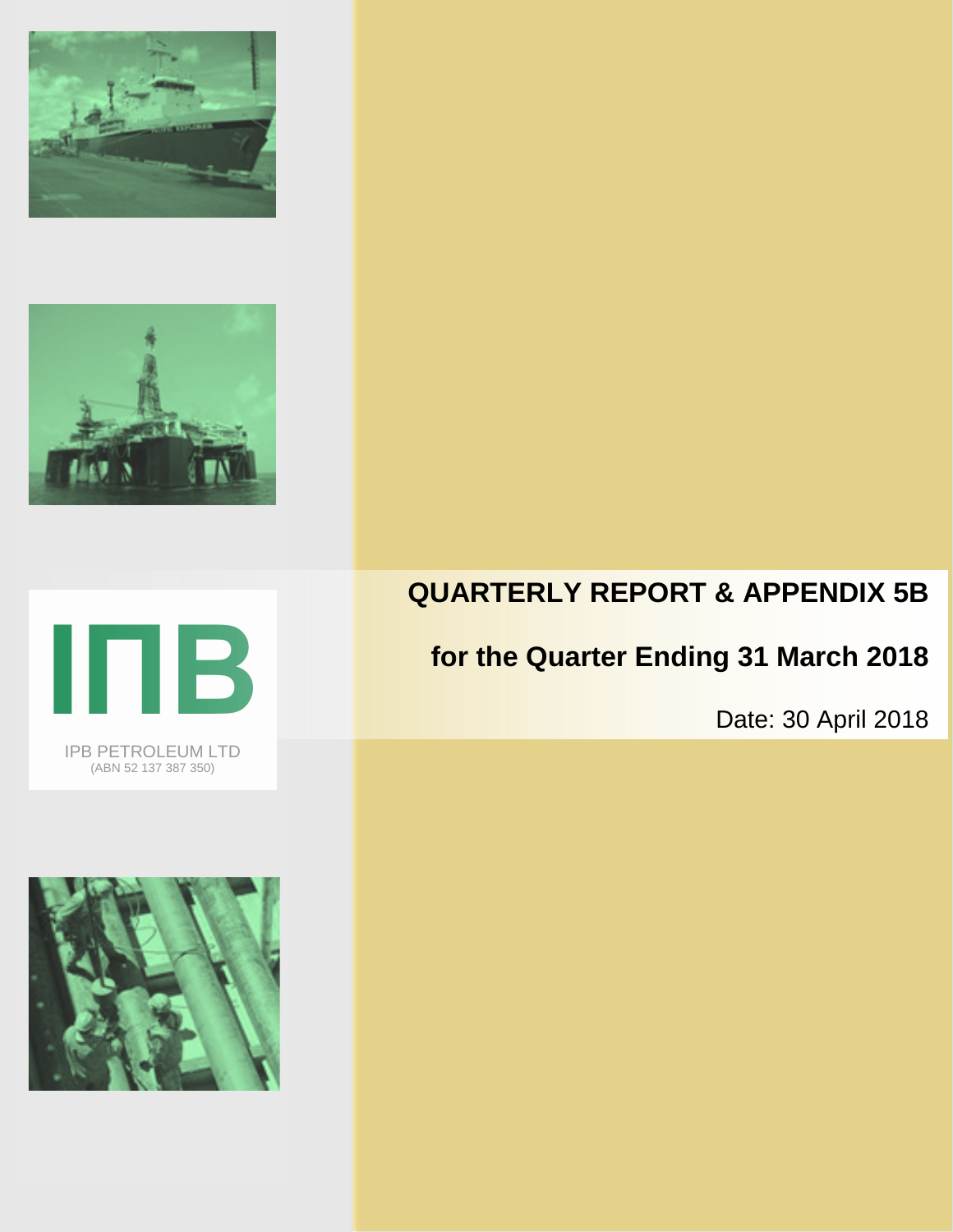

# **(ASX CODE: IPB)**

**30 April 2018**

# **MARCH 2018 QUARTERLY REPORT**

# **SUMMARY OF KEY EVENTS FOR THE QUARTER**

- 3D Seismic reprocessing and depth conversion project in WA-424-P completed and interpretation finalized revealing a positive result for Gwydion /Idris oil resources and planned farmout.
- Renewal and partial relinquishment application submitted to NOPTA for WA-424-P to renew the permit for a further 5 years. The application is currently with the Joint Authority for a decision.
- Seismic contractor discussions continued albeit at a slower pace than expected.
- Consideration of complementary business development activities continued.
- Resource review commenced and near completion.

#### **WA-424-P**

## *Successful Reprocessing and Depth Conversion Project*

During the quarter the 3D seismic reprocessing and depth conversion project of 75 km<sup>2</sup> over the Idris prospect and Gwydion oil discovery ( the "Seismic DC Project" ) was completed with successful results. The key outcome being that the oil discovered in the Gwydion exploration well is now confidently mapped to lie below structural closure such that the oil discovered is now more likely to be stratigraphically constrained in a much larger accumulation than that defined by the simple Gwydion structure.



**Figure 1 : 3D Seismic Line ( in depth) with oil and gas and water contacts superimposed as measured in the Gwydion 1 well**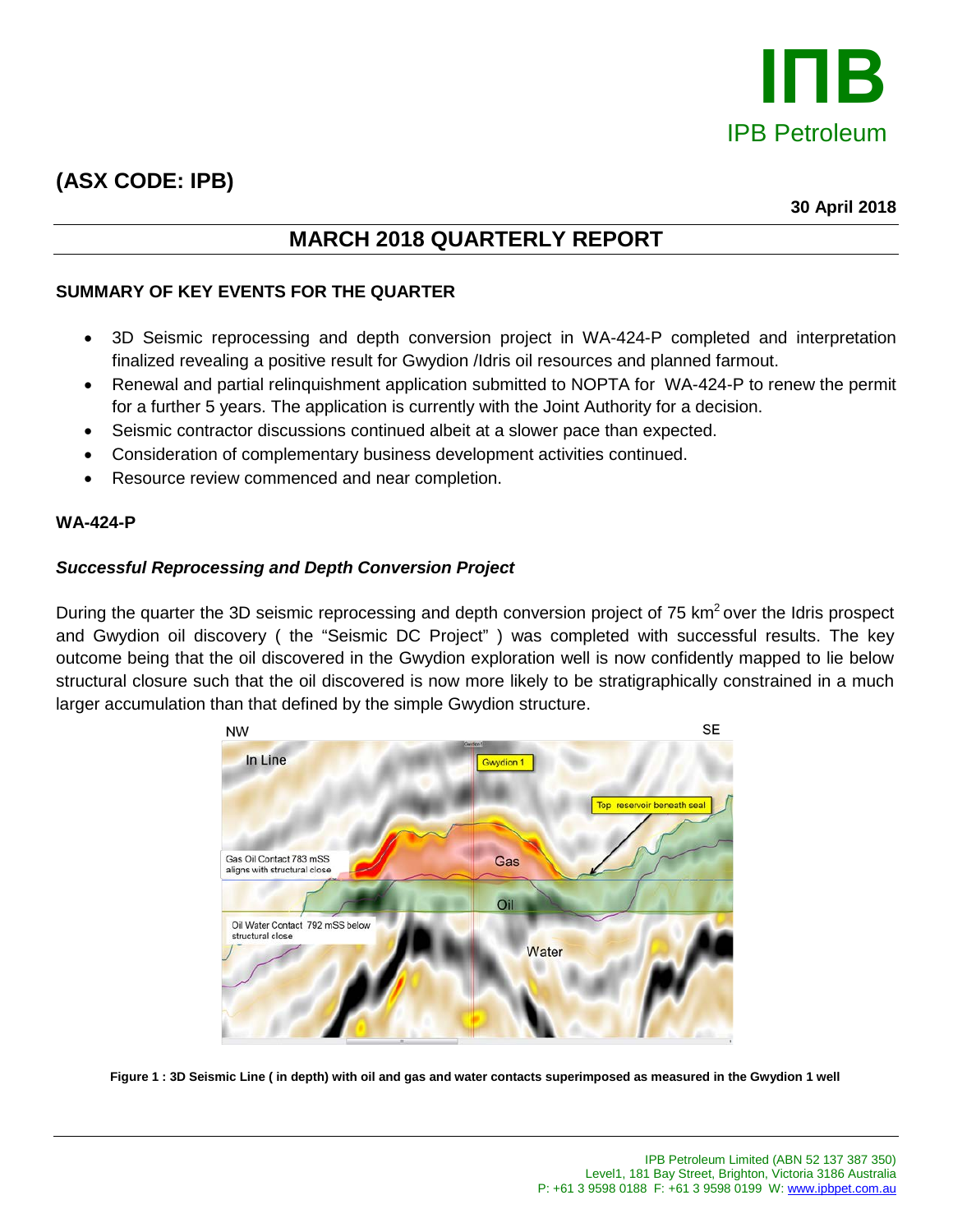

IPB is currently revising its resources estimates, and expects update the market in the near term on oil resources at Gwydion/Idris once this work is completed. The successful results of this depth conversion project are expected to bode well for the Company's farmout process.

## *Farmout Process*

The Company expects to initiate an updated farmout process commencing May 2018 on the back of the successful Seismic DC Project. IPB has been approached by interested parites since quarter end requesting early access to its data room to review the results of the project.

The Company's proposal for Farmout involves the funding by the Farminee of the drilling of an appraisal well at Idris to validate the updip potential of the oil leg encountered at Gwydion as well as verify the likey minimum commercial volumes. Well costs for this well are estimated to be around US\$12m, and IPB will also be seeking a re-imbursement of certain backcosts in exchange for an interest in its WA-424-P Permit.

## *Permit Renewal*

The Company lodged the requisite partial relinquishment and renewal application with NOPTA at the beginning of March. As at the date of this report its application and supporting documentation has been referred to the Joint Authority for a decision. If accepted by the Joint Authority the Permit would then be renewed for a further 3 years Primary Term, followed by two optional Secondary Term years for an agreed work commitment programme from April 2018 onwards.

## **WA-471-P and WA-485-P**

# *Sesimic Survey Planning*

During the quarter the Company continued discussions with a seismic contractor relating to a future survey in WA-485-P and WA-471-P permits as well as a potentially larger survey including WA-424-P. Unfortunately these discussions have not resulted in a fully funded EP as had been initially proposed. Despite this outcome IPB has maintained a positive discourse with the contractor and progressing a proposal for a future survey. As a result of this development IPB has since re-opened discussions more broadly with other contractors.

Since quarter end, and as a response to the difficulties being faced by many industry participants in obtaining Seismic EP's the Company has commenced an initiative to join a consortium for the funding of an EP to enable a future 3D survey in its permits.

## *Permit Status*

As a result of not being able to acquire a new 3D survey in these two permits, the Company intends to apply to NOPTA for a further 12 month extension to its tenures. This application is planned for lodgement in early May 2018 before the Permits' Years End.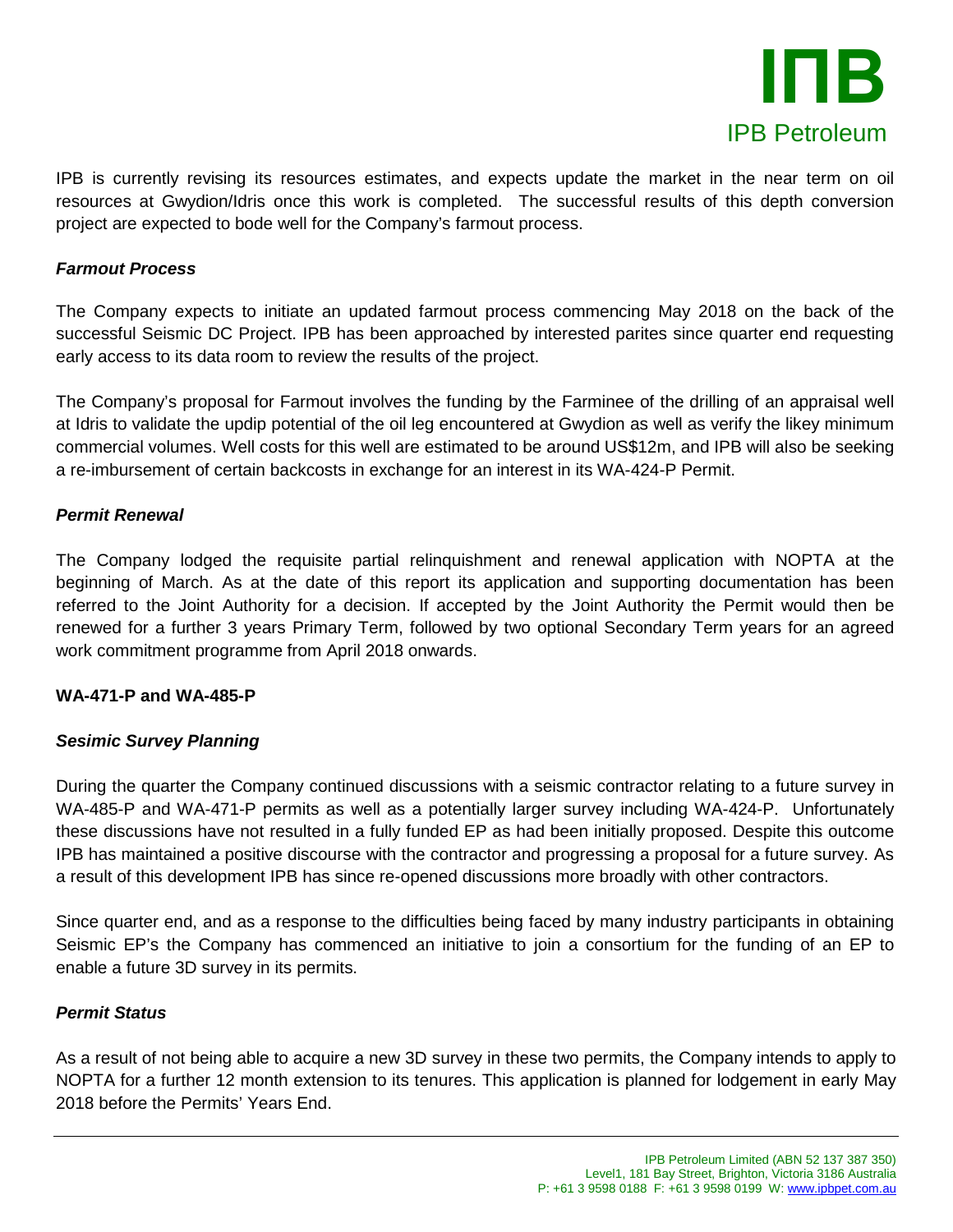

At this stage IPB is not sure whether an extension to these two permits will be granted by the Joint Authority, and as previously advised, there is a risk of forfeiture of these permits. These permits were initially acquired as potential upside exposure to any success in the Company's independently held core WA-424-P Permit referred to above.

As different to WA-424-P these permits currently have no carrying value on the Company's Balance Sheet.

# **Activities – Corporate and Financial**

During the quarter the Company continued to investigate and progress its complementary business development initiatives. One initiative in the Energy industry has not progressed past the end of the quarter. The Company continues to look at alternatives considering risk, value, dilution and strategic fit amongst other metrics.

As at the end of the quarter IPB Petroleum had a cash balance of \$0.52 million with no debt. For further details refer to the attached Appendix 5B.

# **PERMIT HOLDINGS AND INTERESTS AND ACTIVITIES**

During the quarter no changes occurred to the interests held by IPB Petroleum (IPB or the Company) in its three petroleum exploration permits. As at the end of the quarter, and also as at the date of this report, the Company held the following interests in three Browse Basin exploration permits: **WA-424-P** (IPB 100% and Operator), **WA-471-P** (IPB 100% and Operator), **WA-485-P** (IPB 100% and Operator)



**IPB Petroleum Permits Browse Basin Offshore North West Australia**

For further information contact Brendan Brown, Managing Director +61 3 9598 0188 or [admin@ipbpet.com.au](mailto:admin@ipbpet.com.au)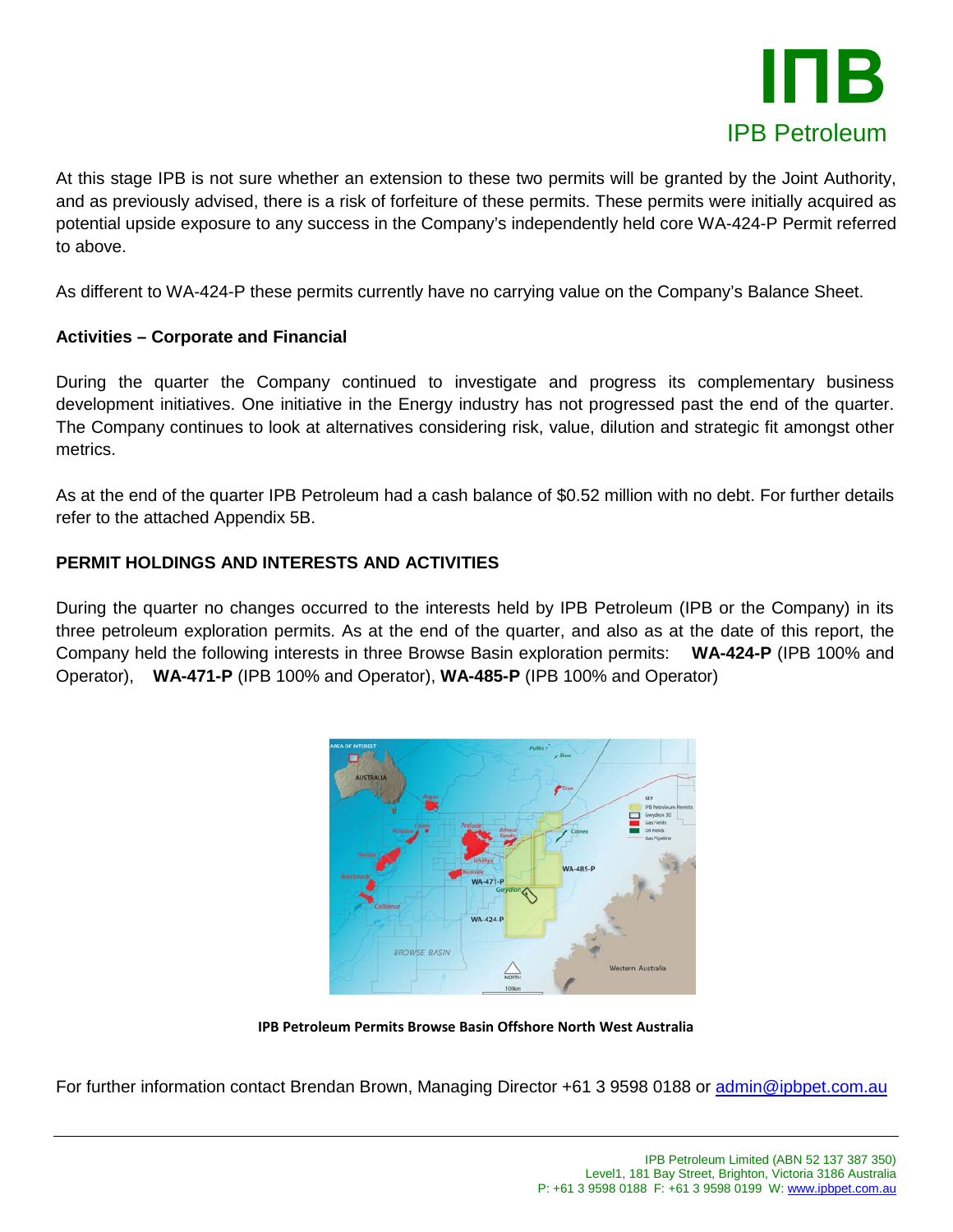*+Rule 5.5*

# **Appendix 5B**

# **Mining exploration entity and oil and gas exploration entity quarterly report**

Introduced 01/07/96 Origin Appendix 8 Amended 01/07/97, 01/07/98, 30/09/01, 01/06/10, 17/12/10, 01/05/13, 01/09/16

IPB Petroleum Limited

**ABN Quarter ended ("current quarter")**

52 137 387 350 31<sup>st</sup> March 2018

| <b>Consolidated statement of cash flows</b> |                                                   | <b>Current quarter</b><br>\$A'000 | Year to date<br>(9 months)<br>\$A'000 |
|---------------------------------------------|---------------------------------------------------|-----------------------------------|---------------------------------------|
| 1.                                          | Cash flows from operating activities              |                                   |                                       |
| 1.1                                         | Receipts from customers                           |                                   |                                       |
| 1.2                                         | Payments for                                      |                                   |                                       |
|                                             | exploration & evaluation<br>(a)                   | (59)                              | (109)                                 |
|                                             | development<br>(b)                                |                                   |                                       |
|                                             | production<br>(c)                                 |                                   |                                       |
|                                             | staff costs<br>(d)                                | (55)                              | (115)                                 |
|                                             | (e)<br>administration and corporate costs         | (60)                              | (203)                                 |
| 1.3                                         | Dividends received (see note 3)                   |                                   |                                       |
| 1.4                                         | Interest received                                 |                                   |                                       |
| 1.5                                         | Interest and other costs of finance paid          |                                   |                                       |
| 1.6                                         | Income taxes paid                                 |                                   |                                       |
| 1.7                                         | Research and development refunds                  |                                   |                                       |
| 1.8                                         | Other (provide details if material)               |                                   |                                       |
| 1.9                                         | Net cash from / (used in) operating<br>activities | (174)                             | (427)                                 |

| 2.  | Cash flows from investing activities |  |
|-----|--------------------------------------|--|
| 2.1 | Payments to acquire:                 |  |
|     | property, plant and equipment<br>(a) |  |
|     | tenements (see item 10)<br>(b)       |  |
|     | investments<br>(C)                   |  |
|     | other non-current assets<br>(d)      |  |

+ See chapter 19 for defined terms

*1 September 2016* Page 1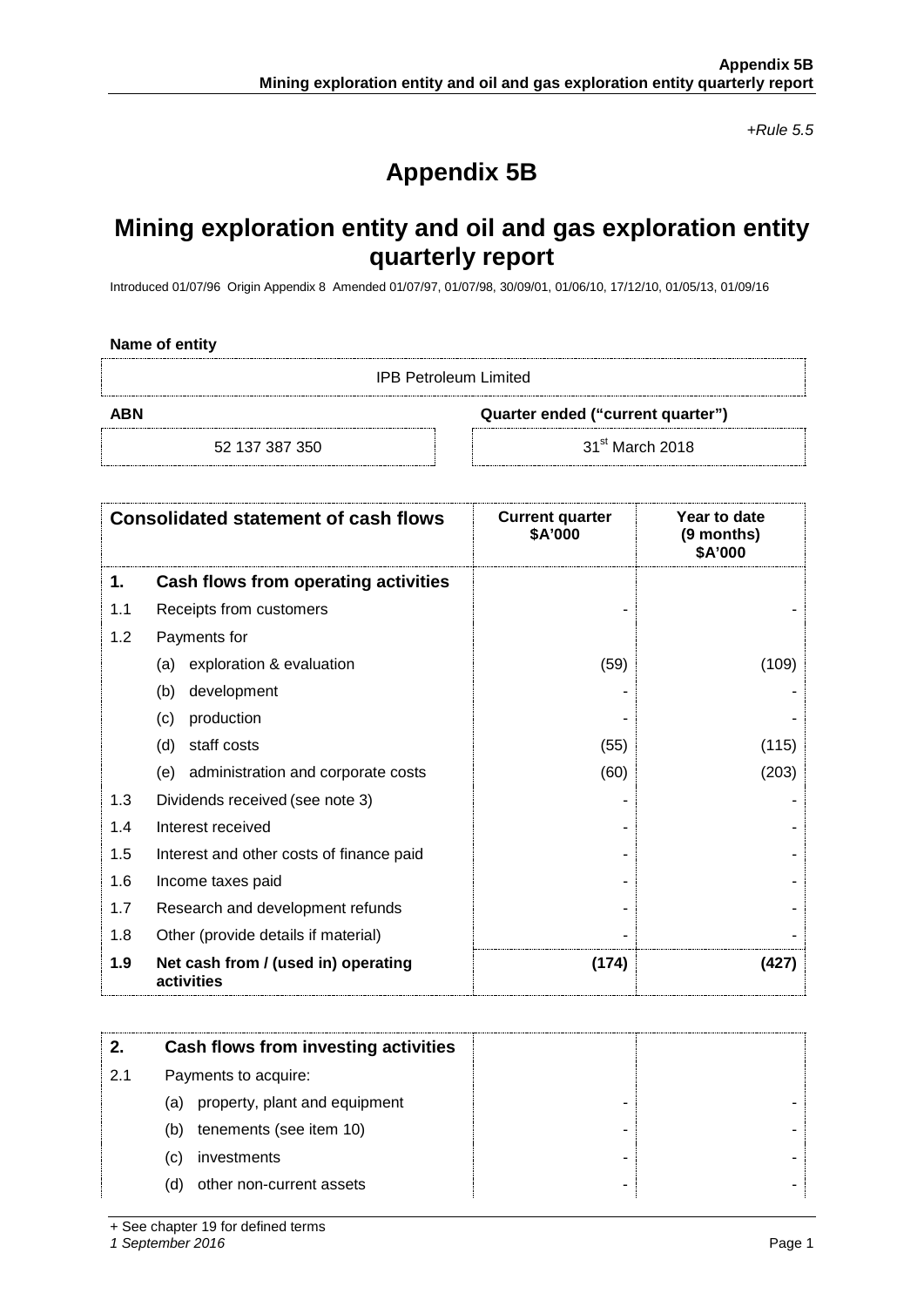#### **Appendix 5B Mining exploration entity and oil and gas exploration entity quarterly report**

| <b>Consolidated statement of cash flows</b> |                                                   | <b>Current quarter</b><br>\$A'000 | Year to date<br>(9 months)<br><b>\$A'000</b> |
|---------------------------------------------|---------------------------------------------------|-----------------------------------|----------------------------------------------|
| $2.2^{\circ}$                               | Proceeds from the disposal of:                    |                                   |                                              |
|                                             | property, plant and equipment<br>(a)              |                                   |                                              |
|                                             | tenements (see item 10)<br>(b)                    |                                   |                                              |
|                                             | investments<br>(c)                                |                                   |                                              |
|                                             | other non-current assets<br>(d)                   |                                   |                                              |
| 2.3                                         | Cash flows from loans to other entities           |                                   |                                              |
| 2.4                                         | Dividends received (see note 3)                   |                                   |                                              |
| 2.5                                         | Other (provide details if material)               |                                   |                                              |
| 2.6                                         | Net cash from / (used in) investing<br>activities |                                   |                                              |

| 3.   | Cash flows from financing activities                                           |     |
|------|--------------------------------------------------------------------------------|-----|
| 3.1  | Proceeds from issues of shares                                                 | 273 |
| 3.2  | Proceeds from issue of convertible notes                                       |     |
| 3.3  | Proceeds from exercise of share options                                        |     |
| 3.4  | Transaction costs related to issues of<br>shares, convertible notes or options | (7) |
| 3.5  | Proceeds from borrowings                                                       |     |
| 3.6  | Repayment of borrowings                                                        |     |
| 3.7  | Transaction costs related to loans and<br>borrowings                           |     |
| 3.8  | Dividends paid                                                                 |     |
| 3.9  | Other (provide details if material)                                            |     |
| 3.10 | Net cash from / (used in) financing<br>activities                              | 266 |

| 4.  | Net increase / (decrease) in cash and<br>cash equivalents for the period |       |      |
|-----|--------------------------------------------------------------------------|-------|------|
| 4.1 | Cash and cash equivalents at beginning of<br>period                      | 692   | 679  |
| 4.2 | Net cash from / (used in) operating<br>activities (item 1.9 above)       | (174) | '427 |
| 4.3 | Net cash from / (used in) investing activities<br>(item 2.6 above)       |       |      |
| 4.4 | Net cash from / (used in) financing activities<br>(item 3.10 above)      |       | 266  |
| 4.5 | Effect of movement in exchange rates on<br>cash held                     |       |      |
| 4.6 | Cash and cash equivalents at end of<br>period                            | 518   | 518  |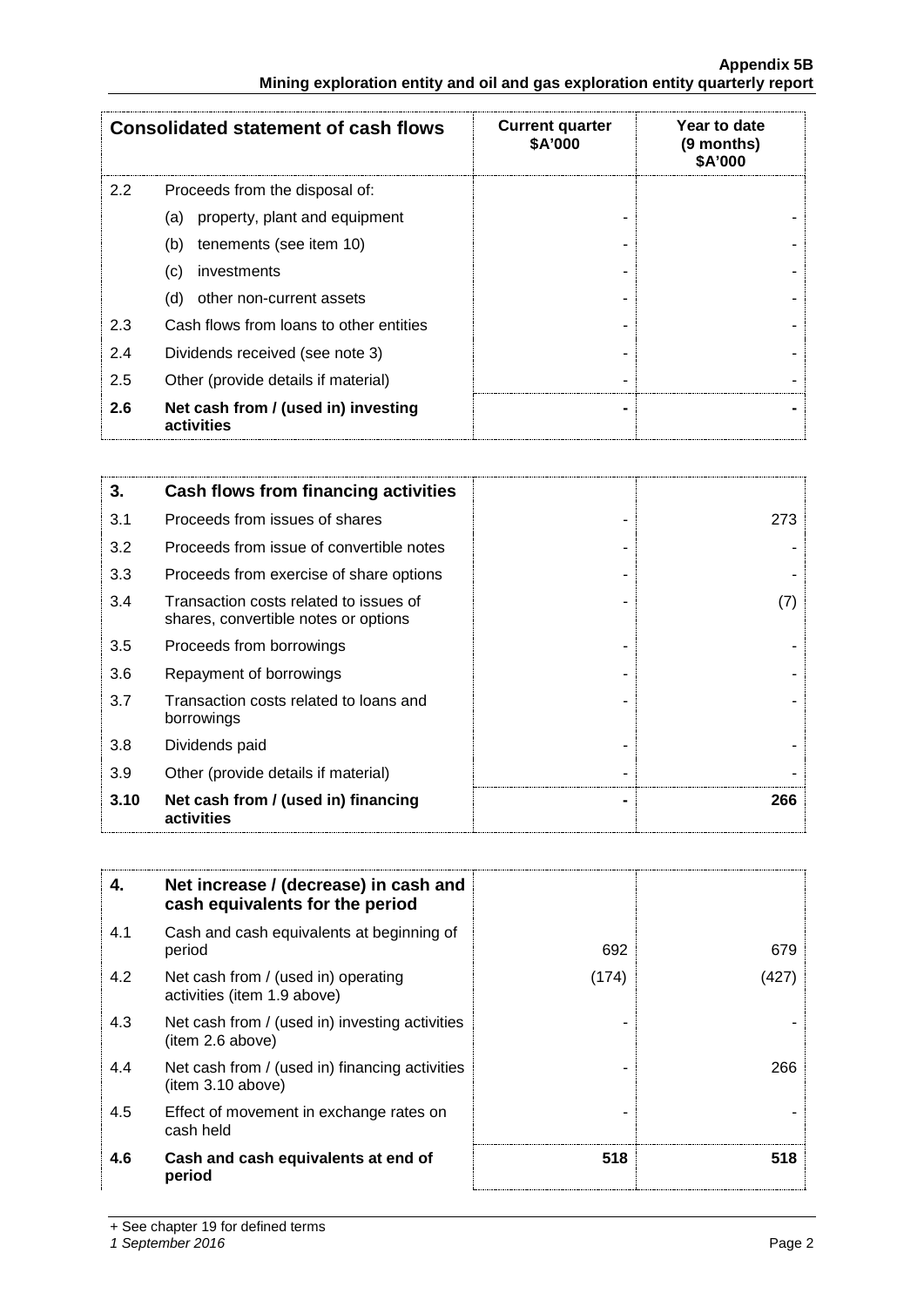| 5.  | Reconciliation of cash and cash<br>equivalents<br>at the end of the quarter (as shown in the<br>consolidated statement of cash flows) to the<br>related items in the accounts | <b>Current quarter</b><br>\$A'000 | <b>Previous quarter</b><br>\$A'000 |
|-----|-------------------------------------------------------------------------------------------------------------------------------------------------------------------------------|-----------------------------------|------------------------------------|
| 5.1 | Bank balances                                                                                                                                                                 | 518                               |                                    |
| 5.2 | Call deposits                                                                                                                                                                 |                                   |                                    |
| 5.3 | <b>Bank overdrafts</b>                                                                                                                                                        |                                   |                                    |
| 5.4 | Other (provide details)                                                                                                                                                       |                                   |                                    |
| 5.5 | Cash and cash equivalents at end of<br>quarter (should equal item 4.6 above)                                                                                                  | 518                               | 692                                |

# **6.** Payments to directors of the entity and their associates Current quarter

- 6.1 Aggregate amount of payments to these parties included in item 1.2
- 6.2 Aggregate amount of cash flow from loans to these parties included in item 2.3
- 6.3 Include below any explanation necessary to understand the transactions included in items 6.1 and 6.2

Executive and Non-Executive Fees Paid.

## **7. Payments to related entities of the entity and their associates**

- 7.1 Aggregate amount of payments to these parties included in item 1.2
- 7.2 Aggregate amount of cash flow from loans to these parties included in item 2.3
- 7.3 Include below any explanation necessary to understand the transactions included in items 7.1 and 7.2

#### *1 September 2016* Page 3

| <b>Current quarter</b><br>\$A'000 |  |
|-----------------------------------|--|
|                                   |  |
|                                   |  |
|                                   |  |

| <b>\$A'000</b>                 |    |
|--------------------------------|----|
|                                | 81 |
|                                |    |
| ومنازلها والمستعاري وبالمستحدث |    |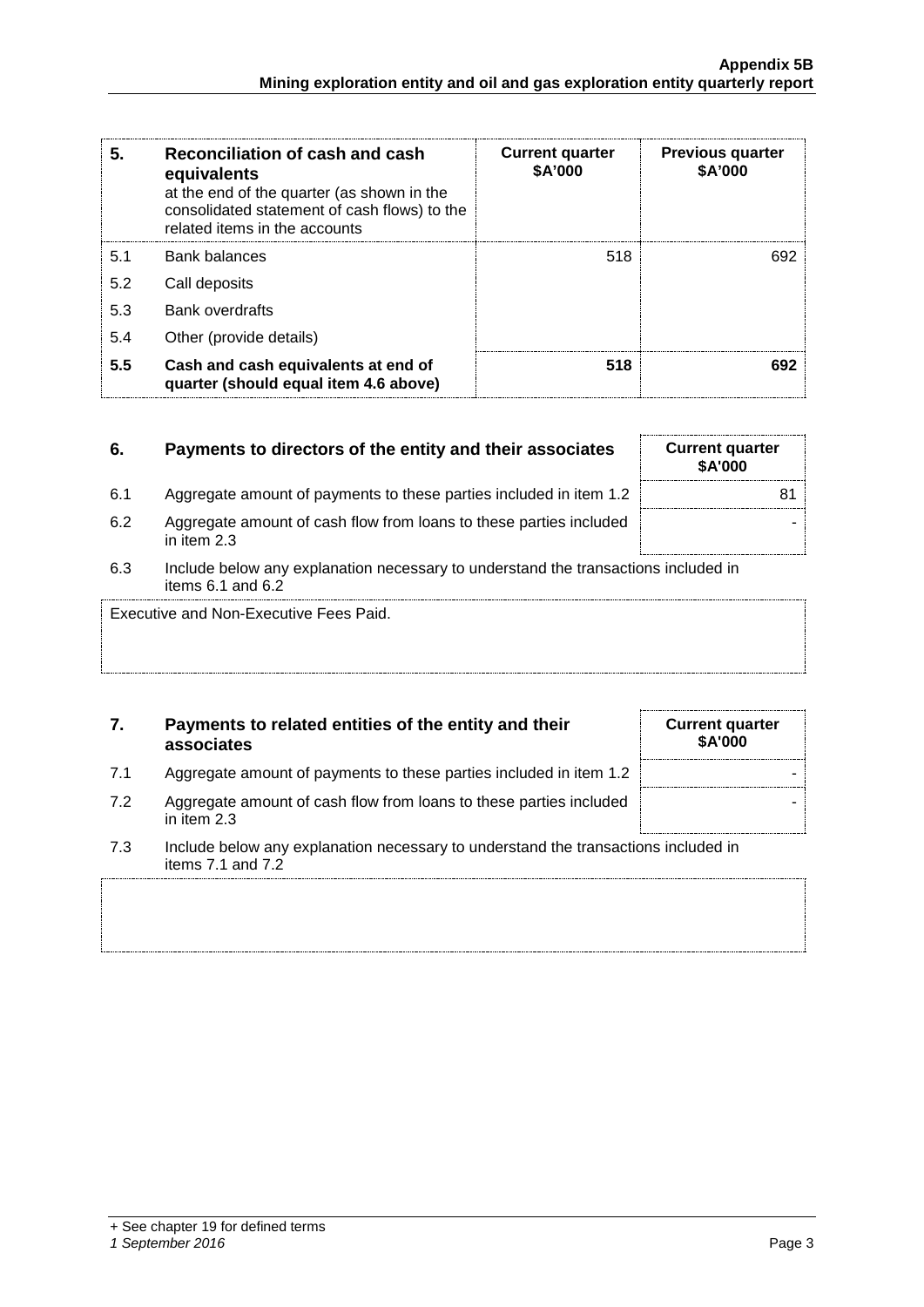| 8.   | <b>Financing facilities available</b><br>Add notes as necessary for an<br>understanding of the position | <b>Total facility amount</b><br>at quarter end<br><b>\$A'000</b> | Amount drawn at<br>quarter end<br>\$A'000 |
|------|---------------------------------------------------------------------------------------------------------|------------------------------------------------------------------|-------------------------------------------|
| -8.1 | Loan facilities                                                                                         |                                                                  |                                           |
| 8.2  | Credit standby arrangements                                                                             | -                                                                |                                           |

- 8.3 Other (please specify) and the set of the set of the set of the set of the set of the set of the set of the set of the set of the set of the set of the set of the set of the set of the set of the set of the set of the
- 8.4 Include below a description of each facility above, including the lender, interest rate and whether it is secured or unsecured. If any additional facilities have been entered into or are proposed to be entered into after quarter end, include details of those facilities as well.

| 9.  | <b>Estimated cash outflows for next quarter</b> | <b>\$A'000</b> |
|-----|-------------------------------------------------|----------------|
| 9.1 | Exploration and evaluation                      |                |
| 9.2 | Development                                     |                |
| 9.3 | Production                                      |                |
| 9.4 | Staff costs                                     |                |
| 9.5 | Administration and corporate costs              |                |
| 9.6 | Other (provide details if material)             |                |
| 9.7 | <b>Total estimated cash outflows</b>            |                |

| 10.               | <b>Changes in</b><br>tenements<br>(items $2.1(b)$ and<br>$2.2(b)$ above)                          | <b>Tenement</b><br>reference<br>and<br><b>location</b> | <b>Nature of interest</b> | Interest at<br>beginning<br>of quarter | <b>Interest</b><br>at end of<br>quarter |
|-------------------|---------------------------------------------------------------------------------------------------|--------------------------------------------------------|---------------------------|----------------------------------------|-----------------------------------------|
| 10.1              | Interests in mining<br>tenements and<br>petroleum tenements<br>lapsed, relinquished<br>or reduced |                                                        |                           |                                        |                                         |
| 10.2 <sub>2</sub> | Interests in mining<br>tenements and<br>petroleum tenements<br>acquired or increased              |                                                        |                           |                                        |                                         |